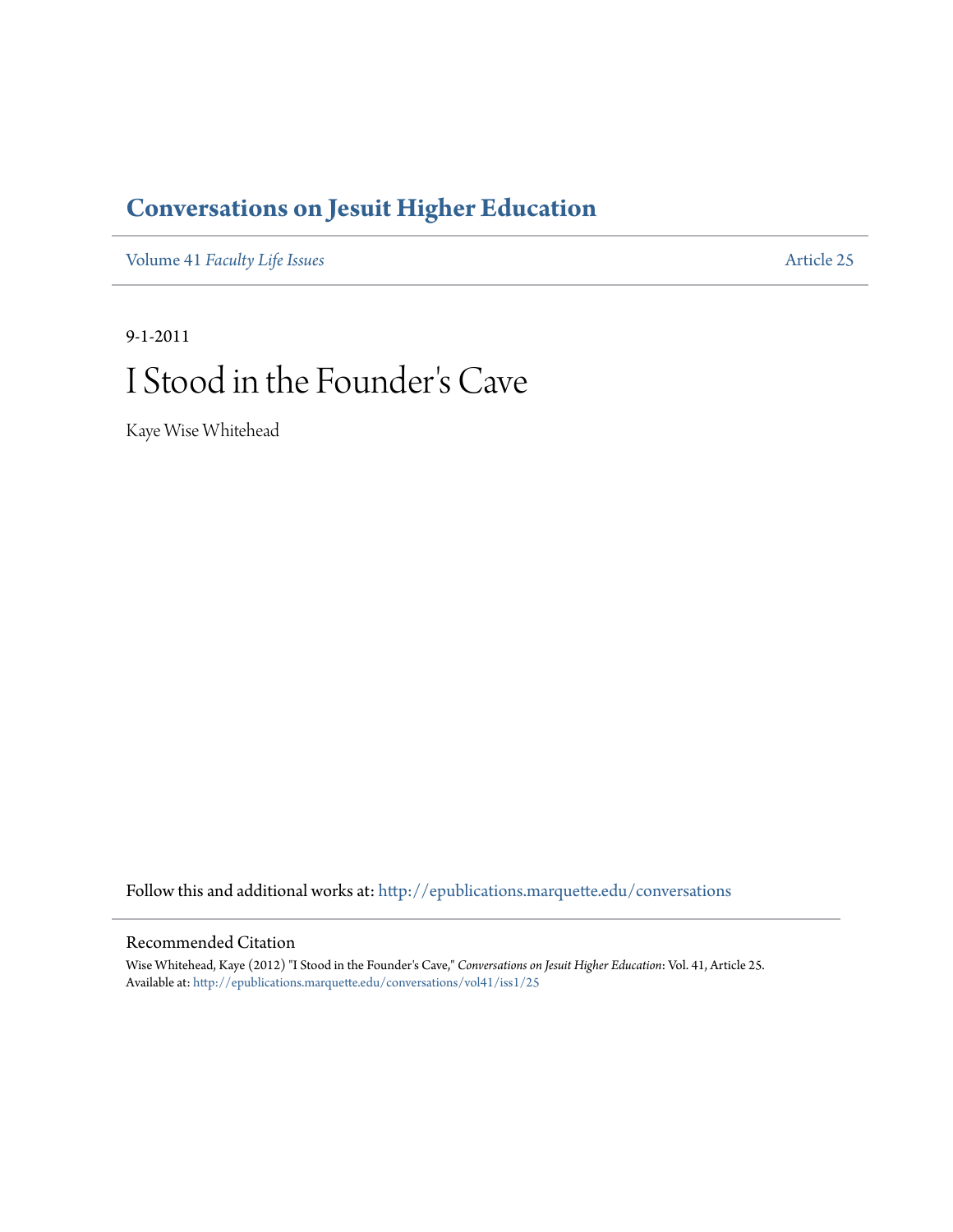Mannheim Jesuit Church, Mannheim, Germany Copyright ©2011 by Pingallery.

experiencing *the Spirit*

Published by e-Publications was lieders 012

Ŋ

Stood in the